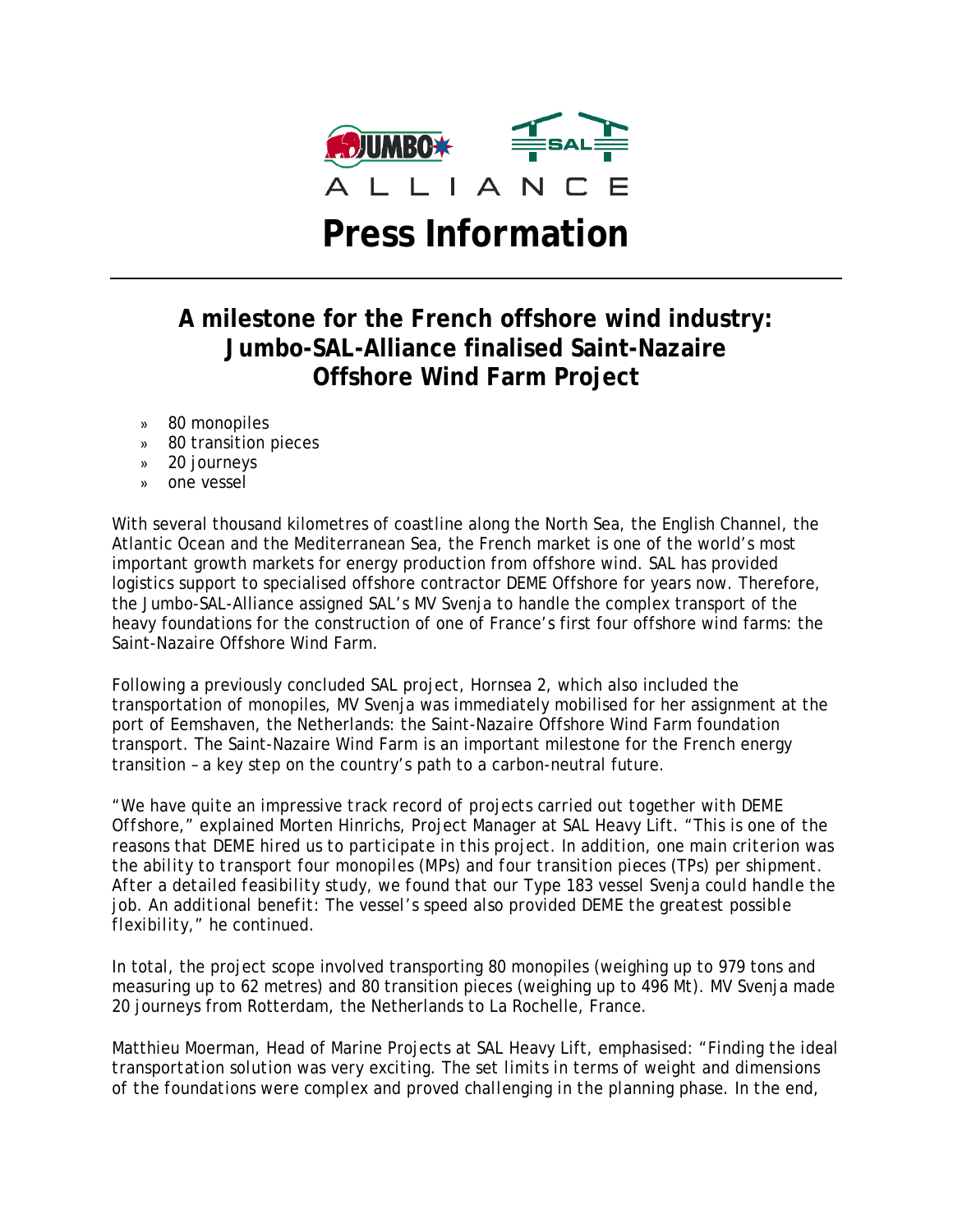*we provided a detailed and comprehensive transportation solution and documentation which fully covered our client's high demands."*

The team designed a detailed lifting process with a step-by-step analysis of the complete lifting path and a tailor-made bumper and guide system for the relatively tall transition pieces measuring over 30 metres in height. All transition pieces were to be loaded without using MV Svenja's stability pontoon.

*"The combined transport of monopiles and transition pieces, especially the transport of transition pieces on the engine deck, made it necessary to re-evaluate the sea fastening requirements for the cargo. We carried out sea fastening calculations based on the set weather limits and the transport in open-hatch condition. In the end, we used our wellknown and already established sea fastening grillages for this type of transport to secure the monopiles and transition pieces. We modified them in line with the new dimensions of the foundation,"* explained Matthias Meyer, Senior Project Engineer at SAL Engineering.

MV Svenja started the first of her 20 journeys in February 2021 and completed the project in October 2021. At SAL, we are very proud to have set foot in the offshore wind business over the past few years – and are committed to working towards a cleaner, greener future.

*"What do we like about SAL? They have a solid team set-up at SAL, a proven transport solution, and are extremely agile when working with us to develop solutions for our needs."* – Pieter de Jonghe, T & I Manager, DEME Offshore FR

## **Facts and figures:**

| Vessel: | SAL's MV Svenja (Type 183)                |
|---------|-------------------------------------------|
| Cargo:  | Monopiles (MPs) & Transition Pieces (TPs) |
| Weight: | TPs: max. weight abt. 496 mt              |
|         | MPs: max. weight abt. 979 mt              |
|         | Dimensions: TPs: more than 30 m height    |
|         | MPs: up to 62 m height                    |
| POL:    | Rotterdam, The Netherlands                |
| POD:    | La Rochelle, France                       |

## **Specifics:**

- » Transport of 80 monopiles and 80 transition pieces in total
- » 20 journeys
- » Design of a detailed lifting process with a step-by-step analysis of the complete lifting path and a tailor-made bumper and guide system for the tall transition pieces
- » Combined transport of four monopiles and four transition pieces per shipment